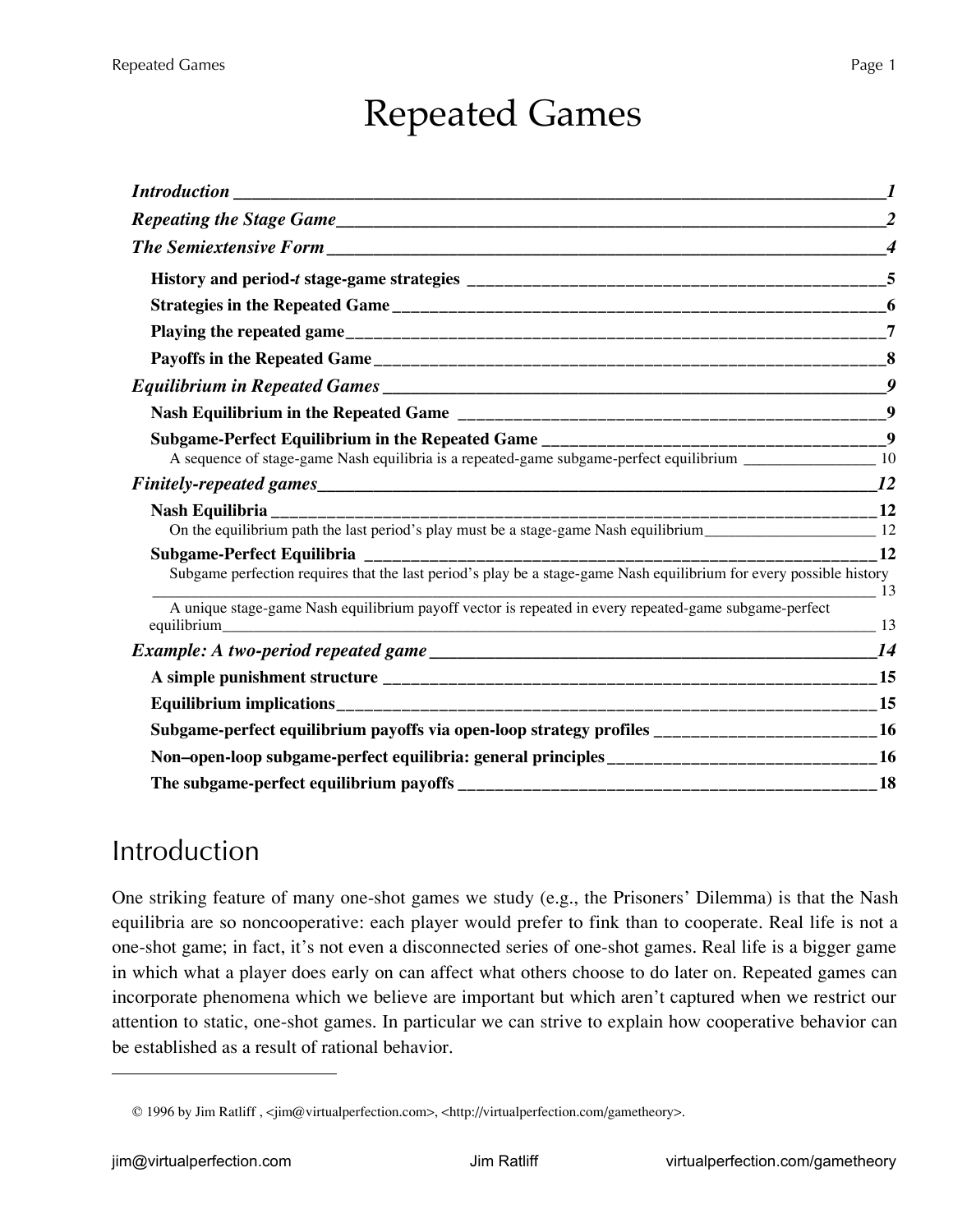We will develop a useful formalism, the semiextensive form, for analyzing repeated games, i.e. those which are repetitions of the same one-shot game (called the stage game). We will describe strategies for such repeated games as sequences of history-dependent stage-game strategies. The payoffs to the players in this repeated game will be functions of the stage-game payoffs. We will define the concept of Nash equilibrium and—after identifying the subgames in this formalism—the concept of a subgame-perfect equilibrium for a repeated game.

We will prove one result which applies to both finitely and infinitely repeated games, which makes it easy to identify at least some of the Nash equilibria of a repeated game: any sequence of stage-game Nash equilibria is a subgame-perfect repeated-game equilibrium.

We will then focus our attention on finitely-repeated games. We will exploit the existence of a final period—which wouldn't exist in an infinitely-repeated game—to establish a necessary condition for a repeated-game strategy profile to be a Nash equilibrium: the last period's play must be Nash on the equilibrium path.

We then turn to subgame perfection within the finitely-repeated game context and prove two theorems about subgame-perfect equilibria. The first is a necessity theorem which is much stronger than the one we obtained for Nash equilibria: the last period's play must be Nash even off the equilibrium path. The second pertains to the special case in which the stage game has a unique Nash equilibrium payoff.1 In this case the subgame-perfect equilibria of the repeated game are any period-by-period repetitions of the stage-game Nash equilibria.

# Repeating the Stage Game

Consider a game G (which we'll call the *stage game* or the *constituent game*). As usual we let the player set be  $I = \{1, ..., n\}$ . In our present repeated-game context it will be clarifying to refer to a player's stagegame choices as *actions* rather than strategies. (We'll reserve "strategy" for choices in the repeated game.) So each player has a pure-action space  $A_i$ . The space of action profiles is  $A = X_{i \in I}A_i$ . Each player has a von Neumann-Morgenstern utility function defined over the outcomes of G,  $g_i: A \to \mathbb{R}$ . (I want to reserve "*u*" for the payoff to the entire repeated game.)

Let G be played several times (perhaps an infinite number of times) and award each player a payoff which is the sum (perhaps discounted) of the payoffs she got in each period from playing  $G<sup>2</sup>$ . Then this sequence of stage games is itself a game: a *repeated game* or a *supergame.*3

<sup>1</sup> For example, the Prisoners' Dilemma or a Cournot duopoly with linear demand and constant marginal costs.

 $2$  This is the typical assumption, although a weaker assumption is sufficient for most results: What is really necessary is that every player's ultimate payoff be an additively separable function of her per-period payoffs.

<sup>&</sup>lt;sup>3</sup> I have conflicting reports on whether supergame is a more general concept than repeated game or vice versa. Friedman [1990: 108] says that "A repeated game is a supergame in which the same (ordinary) game is played at each iteration." On the other side, Mertens [1987: 551] says "'Supergame' is the original name for situations where the same game is played repetitively.… Repeated game is used for more general models.…"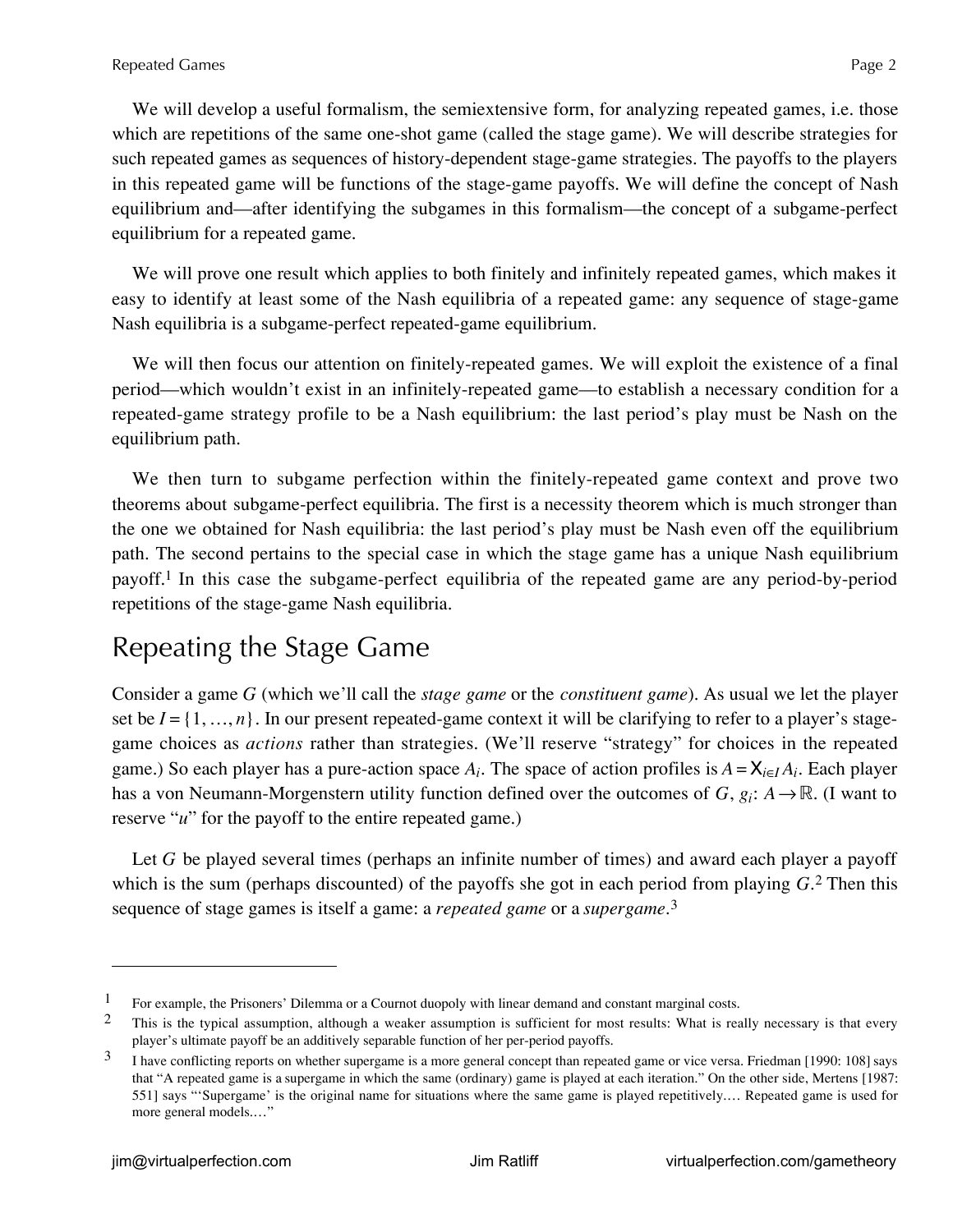- Two statements are implicit when we say that in each period we're playing the same stage game:
- a For each player the set of actions available to her in any period in the game  $G$  is the same regardless of which period it is and regardless of what actions have taken place in the past.
- b The payoffs to the players from the stage game in any period depend only on the action profile for G which was played in that period, and this stage-game payoff to a player for a given action profile for G is independent of which period it is played.4

Statements a and b are saying that the environment for our repeated game is *stationary* (or, alternatively, independent of time and history).<sup>5</sup> This does *not* mean the actions themselves must be chosen independently of time or history.

We'll limit our attention here to cases in which the stage game is a one-shot, simultaneous-move game. Then we interpret a and b above as saying that the payoff matrix is the same in every period. Our stationarity assumption rules out some economically important situations, such as those which involve investment or learning. Modeling these situations requires a more general dynamic-game framework.

We make the typical "observable action" or "standard signalling" assumption that the play which occurred in each repetition of the stage game is revealed to all the players before the next repetition. Therefore even if the stage game is one of imperfect information (as it is in simultaneous-move games)—so that during the stage game one of the players doesn't know what the others are doing/have done that period—each player *does* learn what the others did before another round is played. This allows subsequent choices to be conditioned on the past actions of other players.

#### **Example: A two-period repetition of the tubular coordination game**

As an example, consider the tubular coordination game in normal form in Figure 1a.<sup>6</sup> Figure 1b depicts an extensive-form game which corresponds to that normal form.

<sup>&</sup>lt;sup>4</sup> This doesn't rule out the discounting of payoffs from the stage game. Discounting is performed after the stage game's payoffs are calculated.

<sup>5</sup> A dependence on time can be different from a dependence on history. The payoffs of the stage game could change with time in a way that didn't depend on what actions had been taken in the past. This would be time dependence. (For example, the payoff to a player to a particular action profile could be proportional to  $e^{-rt}$ .) Alternatively, the payoffs in a period could become double that of the previous period's payoffs if a particular action (applying for a patent, for instance) were taken the previous period *regardless of which particular period the action was taken*. This would be a dependence on history but not on time.

 $^6$  To make a long story short.... Tubular refers to the boob tube. M and H refer to MacNeil-Lehrer and Homer Simpson, respectively. Both of these programs are broadcast in Tucson at 7 p.m. Thursday nights.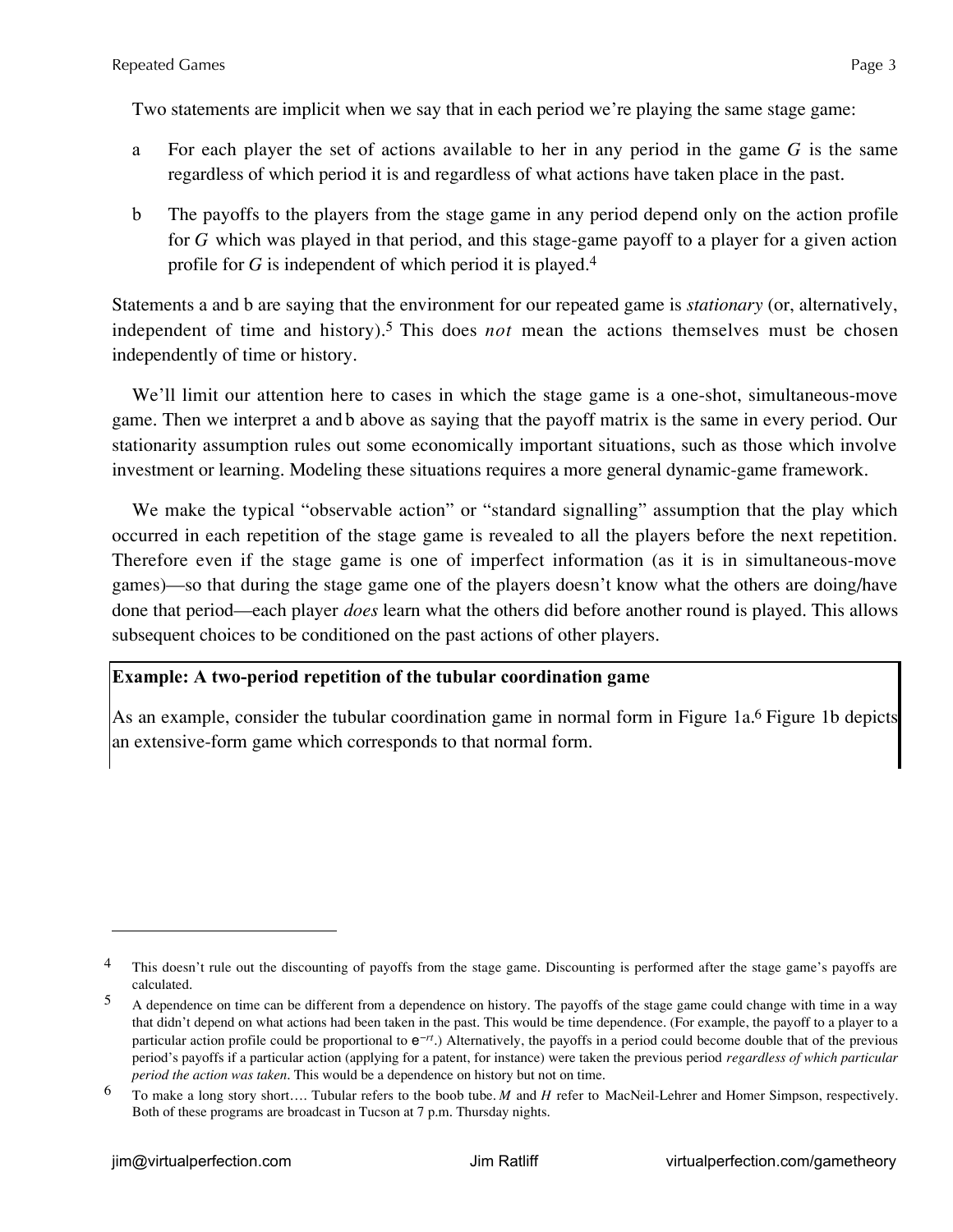

Figures 1: A tubular coordination game in normal and extensive forms

We consider this game to be our stage game G. If we repeated G twice we would get the extensiveform game shown in Figure 2.7 Here we have assumed there is no discounting, so the payoffs at each terminal node are the sum of the payoffs from each period.8 You can see that even just a two-period repetition of the simplest normal-form game imaginable results in a rather complicated extensive-form representation.

## The Semiextensive Form

Before we can talk about equilibrium strategies in repeated games, we need to get precise about what a strategy in a repeated game is. As we saw in the above example, even a few repetitions of a simple stage game would yield a very cumbersome game tree. We'll find it useful when studying repeated games to consider the *semiextensive form*.9 This is a representation in which we accept the normal-form description of the stage game but still want to retain the temporal structure of the repeated game.

<sup>7</sup> Note that each player has a total of five information sets in this two-period game. One of the information sets is from the first period and four are from the second period. There are four information sets from the second period because there are four different ways the first round could have been played [viz.  $(U, L)$ ,  $(U, R)$ ,  $(D, L)$ , and  $(D, R)$ ].

<sup>8</sup> Note the italicized stage game payoff vectors with the "+" signs. These indicate the contribution to the players' final payoffs from each stage. Along each path two of these are encountered. Their sum is the payoff vector for the repeated game.

<sup>9</sup> This terminology is from Friedman [1990: 109].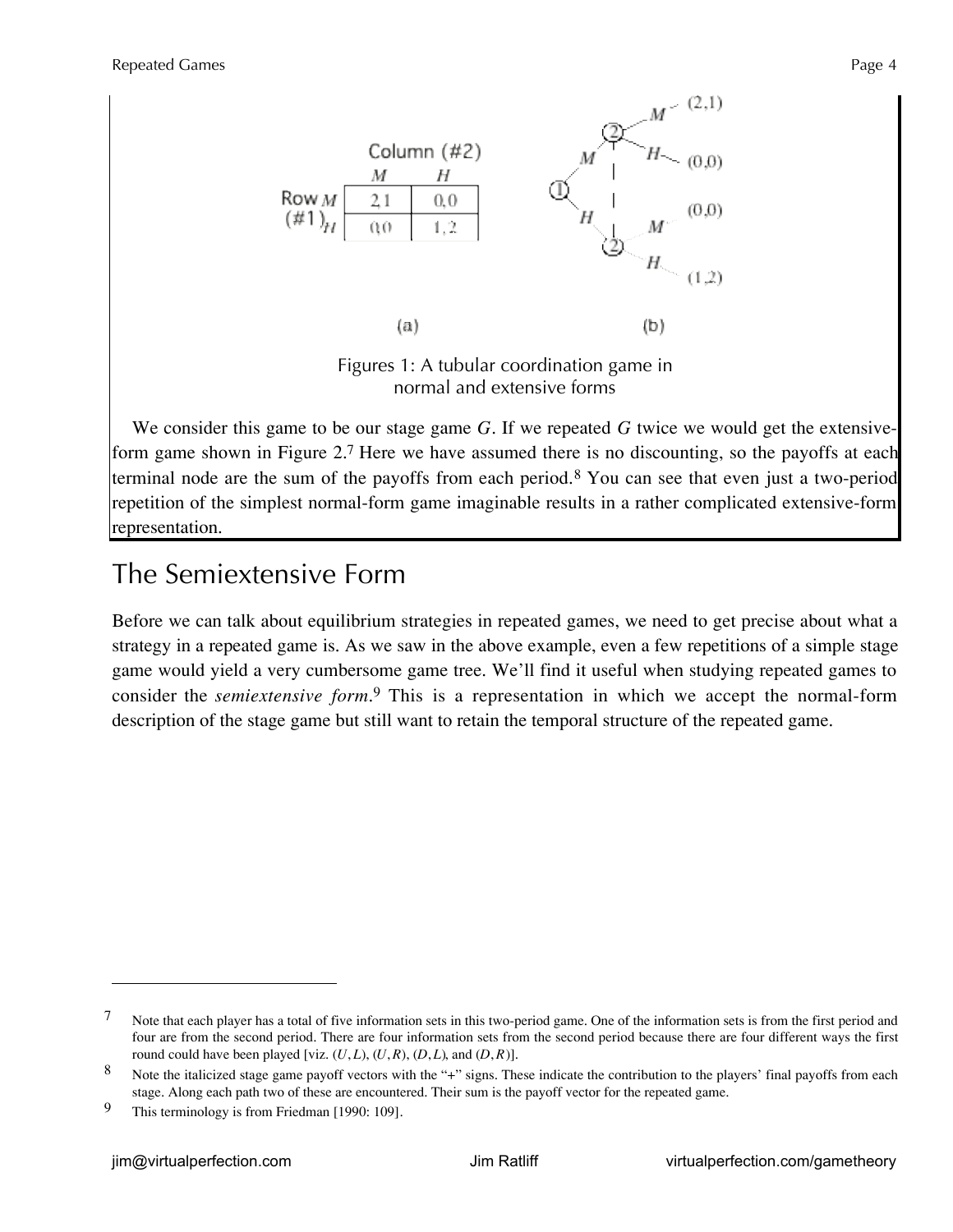

### History and period-t stage-game strategies

I'll try to minimize the notation here, but a certain amount is unavoidable in the pursuit of clarity. We let the first period be labeled  $t=0.10$  The last period, if one exists, is period T, so we have a total of  $T+1$ periods in our game. We allow the case where  $T = \infty$ , i.e. we can have an infinitely repeated game.

We'll refer to the action of the stage game  $G$  which player *i* executes in period *t* as  $a_i^t$ . The *action profile* played in period t is just the n-tuple of individuals' stage-game actions

$$
a^t = (a_1^t, \dots, a_n^t). \tag{1}
$$

We want to be able to condition the players' stage-game action choices in later periods upon actions

<sup>&</sup>lt;sup>10</sup> This simplifies some of the discounting expressions we'll encounter later. However, this choice varies from paper to paper, with some adopting  $t=1$  as the first period.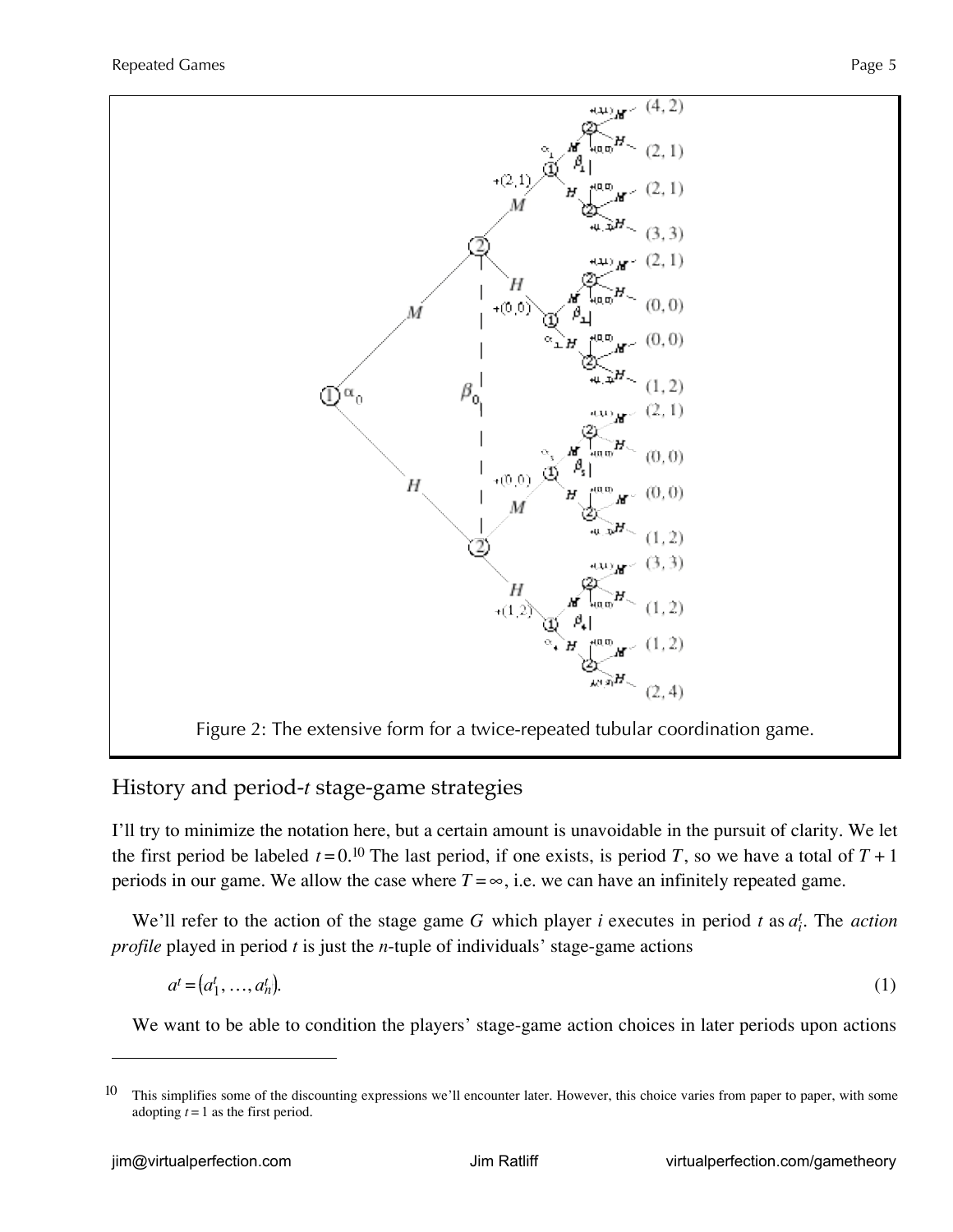taken earlier by other players. To do this we need the concept of a *history*: a description of all the actions taken up through the previous period. We define the history at time t to be

$$
h^{t} = (a^{0}, a^{1}, ..., a^{t-1}).^{11}
$$
 (2)

In other words, the history at time t specifies which stage-game action profile (i.e., combination of individual stage-game actions) was played in each previous period. Note that the specification of  $h<sup>t</sup>$ includes within it a specification of all previous histories  $h^0, h^1, \ldots, h^{t-1}$ . For example, the history  $h^t$  is just the concatenation of  $h^{t-1}$  with the action profile  $a^{t-1}$ ; i.e.  $h^t = (h^{t-1}; a^{t-1})$ . The history of the entire game is  $h^{T+1} = (a^0, a^1, ..., a^T)$ . Note also that the set of all possible histories  $h^t$  at time t is just

$$
At = \sum_{j=0}^{t-1} A,
$$
\n(3)

the t-fold Cartesian product of the space of stage-game action profiles A.

To condition our strategies on past events, then, is to make them functions of history.12 So we write player *i*'s period-*t* stage-game strategy as the function  $s_i^t$ , where  $a_i^t = s_i^t(h^t)$  is the stage-game action she would play in period t if the previous play had followed the history  $h^t$ . A player's stage-game action in any period and after any history must be drawn from her action space for that period, but because the game is stationary her stage-game action space  $A_i$  does not change with time. Therefore we write:  $(\forall i \in I) (\forall t) (\forall h^t \in A^t) s_i(t) \in A_i$ . Alternatively, we can write  $(\forall i \in I) (\forall t) s_i^t : A^t \to A_i$ . The period-t stagegame strategy profile  $s<sup>t</sup>$  is

$$
s' = \left(s_1', \dots, s_n'\right). \tag{4}
$$

This profile can be described by  $s^t: A^t \to A$ . I.e.  $\forall h^t \in A^t$ ,  $s^t(h^t) = (s_1^t(h^t), ..., s_n^t(h^t))$ .

### Strategies in the Repeated Game

So far we have been referring to stage-game strategies for a particular period. Now we can write, using these stage-game entities as building blocks, a specification for a player's strategy for the repeated game. We write player i's strategy for the repeated game as

$$
s_i = \left(s_i^0, s_i^1, \dots, s_i^T\right),\tag{5}
$$

i.e. a  $(T + 1)$ -tuple of history-contingent player-*i* stage-game strategies. Each  $s_i^t$  takes a history  $h^t \in A^t$  as its argument. The space  $S_i$  of player-i repeated-game strategies is the set of all such  $(T + 1)$ -tuples of player-*i* stage game strategies  $s_i^t$ :  $A^t \rightarrow A_i$ .

We can write a strategy profile  $s$  for the repeated game in two ways. We can write it as the  $n$ -tuple

<sup>11</sup> Again, this can vary from paper to paper. Some would call this history  $h^{t-1}$ .

<sup>12</sup> In the first period, when  $t=0$ , there is no history on which to condition, so the functional dependence is degenerate.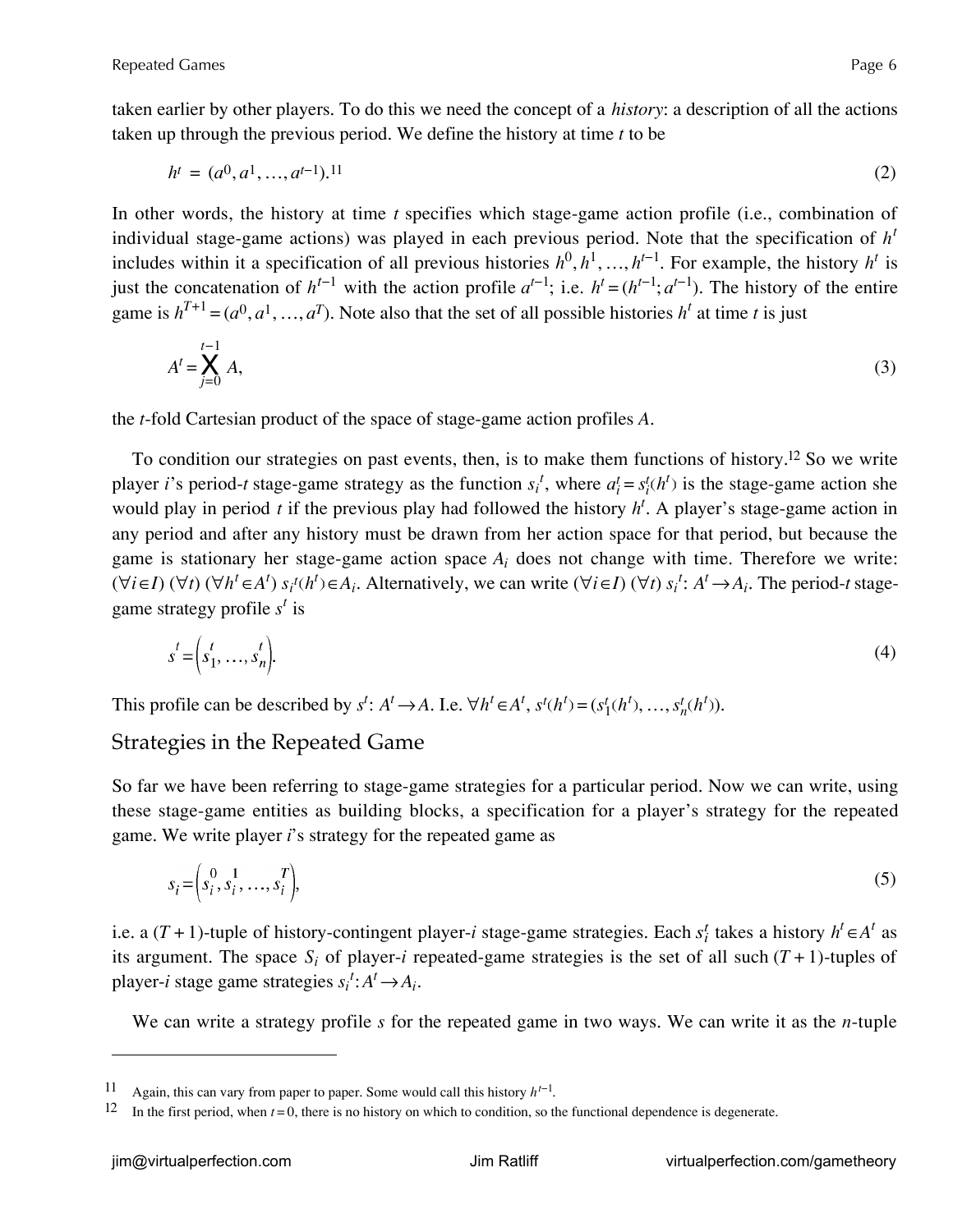profile of players' repeated-game strategies

$$
s = (s_1, \ldots, s_n), \tag{6}
$$

as defined in (5). Alternatively, we can write the repeated-game strategy profile s as

$$
s = (s^0, s^1, \dots, s^T), \tag{7}
$$

i.e., as a collection of stage-game strategy profiles, one for each period, as defined in (4). These two alternative perspectives of repeated-game strategy profiles are shown schematically in Figure 3.13



Figure 3: A repeated-game strategy profile viewed alternatively a as players' repeated-game strategies or b as a sequence of stage-game strategy profiles.

#### Playing the repeated game

In (6) and (7) we have written a repeated-game strategy profile as a collection of functions of histories. It is interesting to note that a repeated-game strategy profile is not itself a function of histories. The reason is simple: Once every one of the individual players' repeated-game strategies  $s_i$  is specified (or alternatively once each time period's history-contingent stage-game strategy profile  $s<sup>t</sup>$  is specified), the sequence of actions, and therefore the history of the entire game, is determined. Perhaps this will become clearer when we see below explicitly how the game is played out.

Let's see how this repeated game is played out once every player has specified her repeated-game strategy  $s_i$ . It is more convenient at this point to view this repeated-game strategy profile as expressed in (7), i.e. as a sequence of  $T+1$  history-dependent stage-game strategy profiles. When the game starts, there is no past play, so the history  $h^0$  is degenerate: Every player executes her  $a_i^0 = s_i^0$  stage-game strategy from (5). This zero-th period play generates the history  $h^1 = (a^0)$ , where  $a^0 = (a_1^0, \ldots, a_n^0)$ . This history is then revealed to the players so that they can condition their period-1 play upon the period-0 play. Each player then chooses her  $t = 1$  stage-game strategy  $s_i^1(h^1)$ . Consequently, in the  $t = 1$  stage  $\overline{a}$ 

 $13$  We will see that the second form, viz. a sequence of stage-game profiles, is more useful when defining the players' payoffs in the repeated game and in proving some theorems characterizing equilibrium in finitely-repeated games. The first form, viz. as a collection of individual repeated-game strategies, is more useful for defining equilibrium in the repeated game.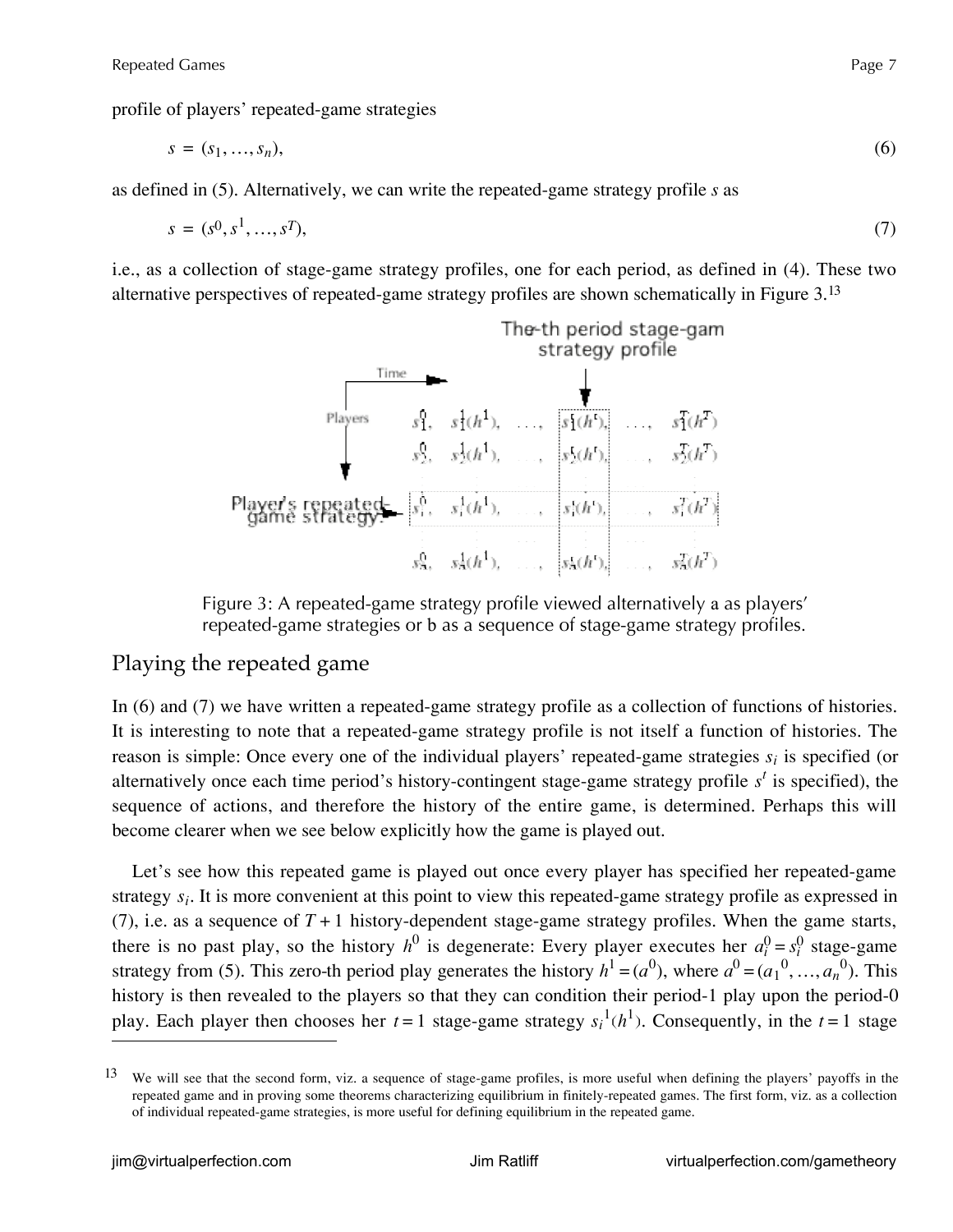game the stage-game strategy profile  $a^1 = s^1(h^1) = (s_1^1(h^1), \ldots, s_n^1(h^1))$  is played. In order to form the updated history this stage-game strategy profile is then concatenated onto the previous history:  $h^2 = (a^0, a^1)$ . This new history is revealed to all the players and they each then choose their period-2 stage-game strategy  $s_i^2(h^2)$ . And so it goes.... This process is shown schematically in Figure 4. We say that  $h^{T+1}$  is the *path* generated by the repeated-game strategy profile s.



Figure 4: Playing out the repeated game according to a repeated-game strategy.

### Payoffs in the Repeated Game

To complete our description of the semiextensive form we need to define the payoffs for this repeated game. Consider some repeated-game strategy profile s and some time period t. As the game is played out according to this repeated-game strategy profile a history  $h<sup>t</sup>$  of actions up to this period is compiled. The history-contingent stage-game strategy profile to be played this period is  $s^t(h^t)$ . The payoff to player  $i$  from the period-t stage game when each player executes her component of the stage-game strategy profile  $s^t(h^t)$  is  $g_i(s^t(h^t))$ .<sup>14</sup> We define the payoff to player *i* for the repeated game, when the repeatedgame strategy profile s [as expressed in (7)] is played, to be

$$
u_i(s) = \sum_{t=0}^{T} \delta^t g_i(s^t(h^t)),
$$
\n(8)

where  $\delta$  is the common discount factor. <sup>15</sup> Note the appearance of the histories  $h^t$  in the summand of (8). These are the histories which are generated sequentially as the game is played, as described in Figure 4. I.e.  $h^t = (h^{t-1}; s^t (h^{t-1})).$ 

<sup>14</sup> Note that this  $g_i$  doesn't require a superscript "t" because the game is stationary and hence the stage-game payoff functions don't change with time.

<sup>15</sup> Assuming a common discount factor is done for simplicity only. The analysis can be carried out allowing the discount factor to vary between players and also across time for each player.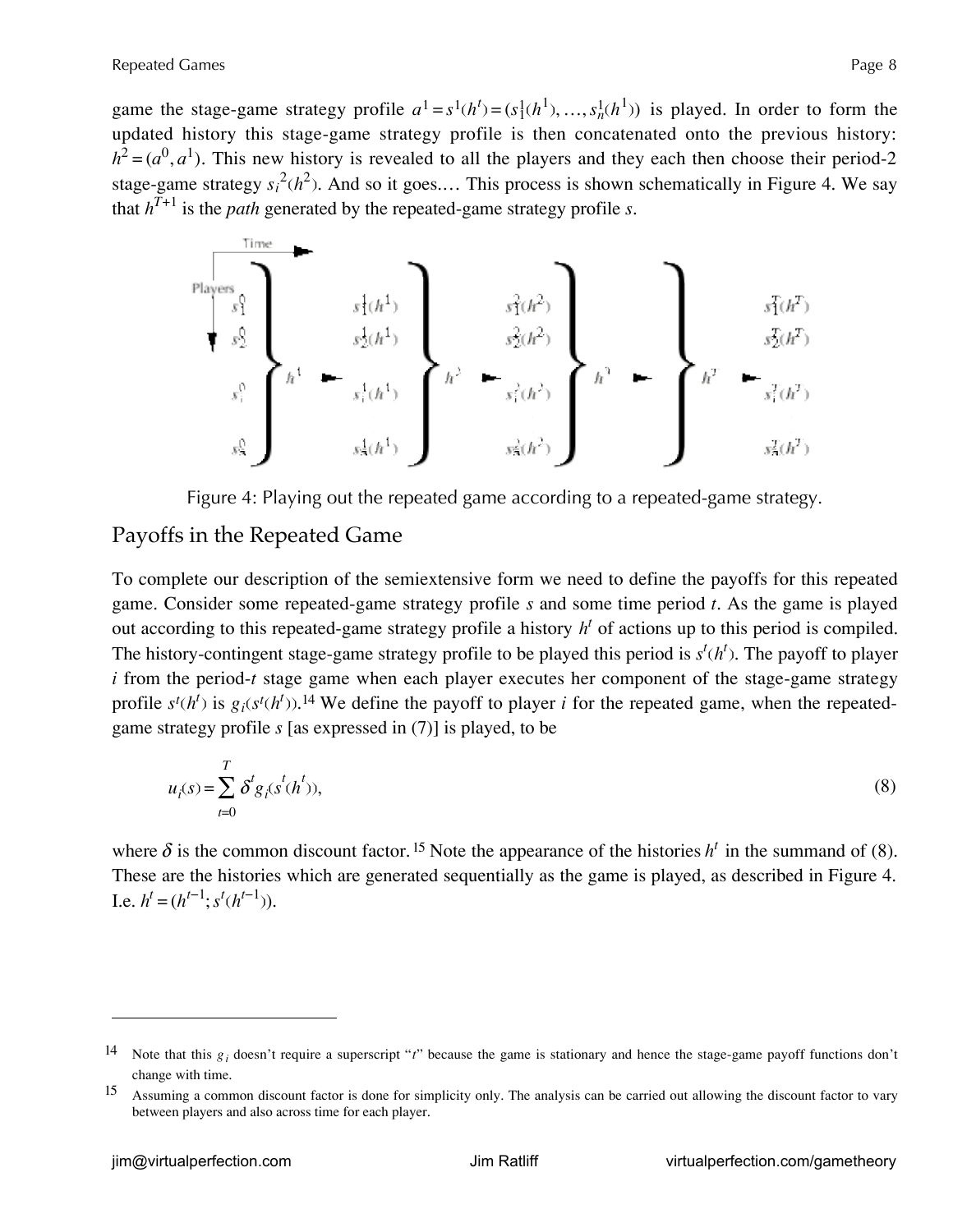# Equilibrium in Repeated Games

### Nash Equilibrium in the Repeated Game

Now that we know what strategies and payoffs are in the repeated game, we are in position to make clear what a Nash equilibrium is in this semiextensive form of a repeated game. Now we will use the expression of a repeated-game strategy profile as a collection of players' repeated-game strategies, as in (6). As usual, we say that a strategy profile  $\bar{s}$  for the repeated game is a Nash equilibrium if each player's part of  $\bar{s}$ —i.e., the strategy  $\bar{s}_i$ , as given by (5)—is a best response given that the other players are playing their parts of  $\bar{s}$ . More formally, we say that the repeated-game strategy profile  $\bar{s}$  is a Nash equilibrium if for all players  $i$ 

$$
\bar{s}_i \in \arg \max_{s_i \in S_i} u_i(s_i, \bar{s}_{-i}).
$$
\n(9)

Let  $\bar{h}^{T+1}$  be the history generated by the repeated-game strategy profile  $\bar{s}$ ; i.e. let  $\bar{h}^{T+1}$  be the path associated with  $\bar{s}$ . If  $\bar{s}$  is a Nash-equilibrium strategy profile, then  $\bar{h}^{T+1}$  is its associated *equilibrium path*.

Note from (8) that  $u_i(\bar{s})$  depends only upon stage-game strategy profiles played along the equilibrium path. Therefore in a Nash equilibrium each player's repeated-game strategy need only be optimal along the equilibrium path.

### Subgame-Perfect Equilibrium in the Repeated Game

We know that a subgame-perfect equilibrium strategy profile  $\bar{s}$  is one such that the restriction of  $\bar{s}$  to any subgame is a Nash-equilibrium strategy profile in that subgame. We know what a subgame is in the familiar extensive form of a game, but what is a subgame in this semiextensive form?

A subgame, as we know, is a piece of the bigger game which—if we detach it—still makes sense as a game by itself and, if reached, it would be common knowledge that this was the game remaining to be played. Clearly, we could begin our repeated game at some other period, say the k-th period, and the shorter repeated game would still make sense as a game by itself. It is tempting to say, then, that we can find subgames by simply jumping in at any period and playing the game from there. Although tempting, this solution to the "what are the subgames?" problem isn't quite right. We'll see that a subgame of a repeated game is identified by a beginning period *plus* a specification of the history of actions up to that period.

To see why our definition of a subgame of a repeated game must include a specification of the history we can look back at Figure 2, which depicts the extensive form for our twice-repeated tubular coordination game. Clearly each of the second-period repetitions of the stage game (the parts of the tree beginning at the nodes labeled  $\alpha_1 \rightarrow \alpha_4$ ) is a subgame. Even though all four instances of this secondperiod repetition of the stage game look very similar—because they *are* exactly the same stage game—the four do not constitute four clones of a single subgame but rather they are four distinguishable subgames. (For example, they lead to different payoffs.) Note that the history of actions leading to each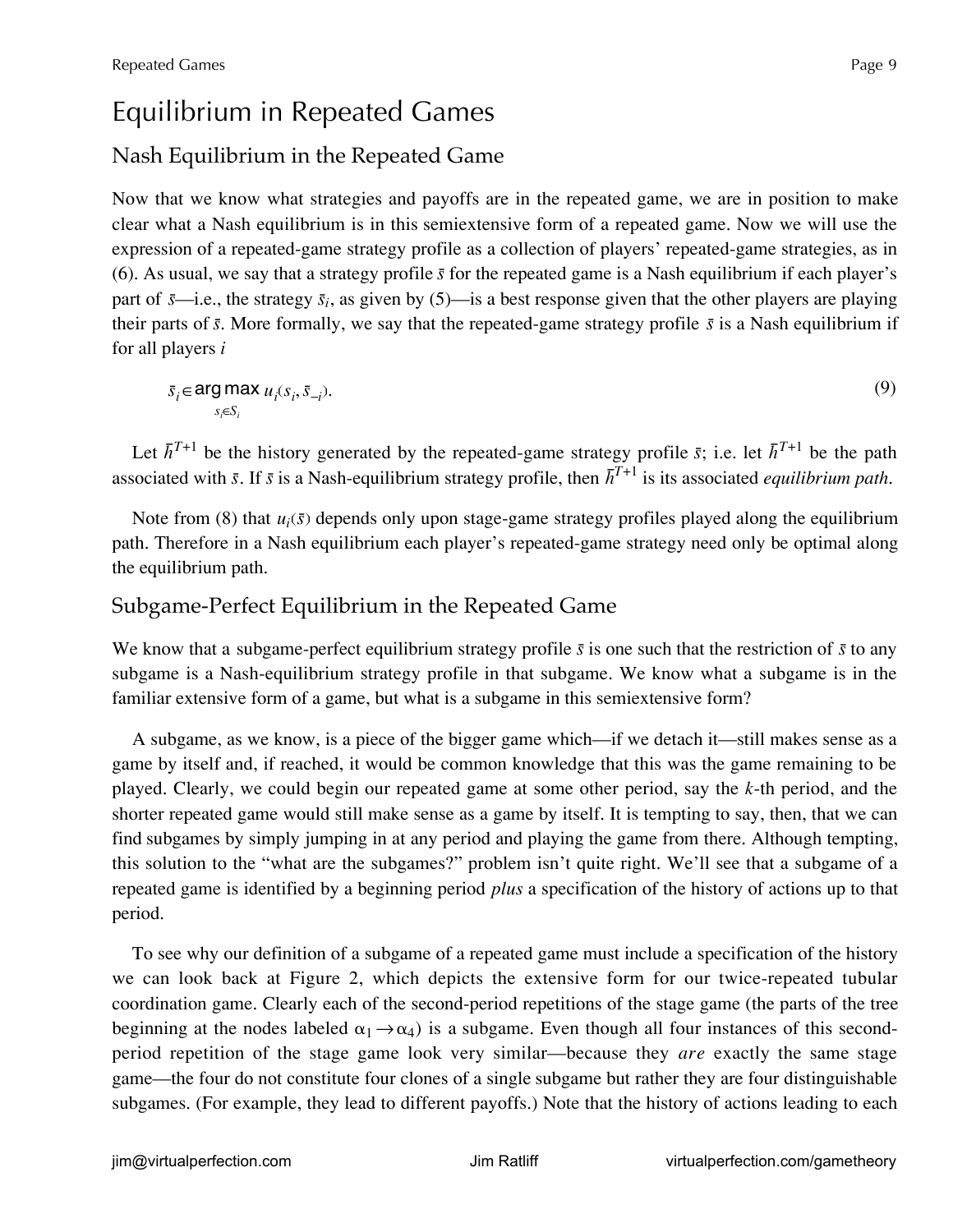one is different. For example, the history leading to the repetition corresponding to the information set  $\alpha_1$  is  $h^1 = (a^0) = (M, M)$ , but the history leading to the  $\alpha_4$  repetition is  $h^1 = (a^0) = (H, H)$ . Therefore we see that we need to specify the history of actions in order to identify a particular subgame within the set of those subgames which begin at a particular period. Or another way to see this: When a subgame is reached in the game, the players know the history of play. Therefore when we analyze the subgame, we must allow the players all the information they would have in the original game if they encountered the subgame.

Consider some strategy profile  $\bar{s}$  of the original full-length repeated game in extensive form. It specifies an action at each information set and can be written in the form:

$$
\bar{s} = (\alpha_0, \alpha_1, \alpha_2, \alpha_3, \alpha_4; \beta_0, \beta_1, \beta_2, \beta_3, \beta_4). \tag{10}
$$

In general  $\bar{s}$  can specify a different action by player #1 at each of the information sets  $\alpha_1 \rightarrow \alpha_4$ . Similarly, it can specify a different action by player #2 at each of the information sets  $\beta_1 \rightarrow \beta_4$ .

If we want to determine whether  $\bar{s}$  is a subgame-perfect equilibrium strategy profile of the full-length repeated game, we need to examine its restrictions to every subgame. The restriction of  $\bar{s}$  to the subgame beginning with  $\alpha_k$  is of the form  $(\alpha_k,\beta_k)$ ,  $k \in \{1, ..., 4\}$ . Because these  $(\alpha_k,\beta_k)$  pairs are not necessarily the same (because they could be specified independently in  $\bar{s}$ ), the restriction of  $\bar{s}$  to each subgame is a possibly different pair of actions. Asking whether  $\bar{s}$  is a subgame-perfect strategy profile is the same as asking whether the restriction of  $\bar{s}$  to each subgame is a Nash equilibrium of that subgame. But this is the same as asking whether the pair of actions ( $\alpha_k, \beta_k$ ) is a Nash-equilibrium strategy profile for the stage game G. Because all four of these  $(\alpha_k,\beta_k)$  pairs can be different, we need to ask this question four times, once for each  $k \in \{1, ..., 4\}$ . Therefore it is possible that the restriction of  $\bar{s}$  to one subgame will be a Nash equilibrium in the stage game, but that the restriction to a different subgame will not be a Nash equilibrium in that stage game.

We see that it's not enough to say that we're interested in the subgame which begins with period  $k$ . There are many subgames corresponding to the repeated game beginning with period  $k$ ; there are as many such subgames as there are histories up until that point.

How then do we decide whether some repeated-game strategy profile  $\bar{s}$  is a subgame-perfect equilibrium? First we must proceed period by period to begin the process of decomposing the repeated game into its subgames. For each period t, then, we must consider every possible history  $h<sup>t</sup>$ , because there exists a subgame which corresponds to that history. Now that we have identified a subgame beginning at period t with history  $h^t$ , we must ask whether the restriction to this subgame of the original repeated-game strategy profile  $\bar{s}$  is a Nash equilibrium of this subgame.

A sequence of stage-game Nash equilibria is a repeated-game subgame-perfect equilibrium

It will be useful to distinguish a particularly simple class of repeated-game strategies: open-loop strategies. When a player's strategy depends on the history  $h<sup>t</sup>$ , we say that it is a *closed-loop* strategy. If for every t her stage game strategy at time t depends only on t but not on previously taken actions, then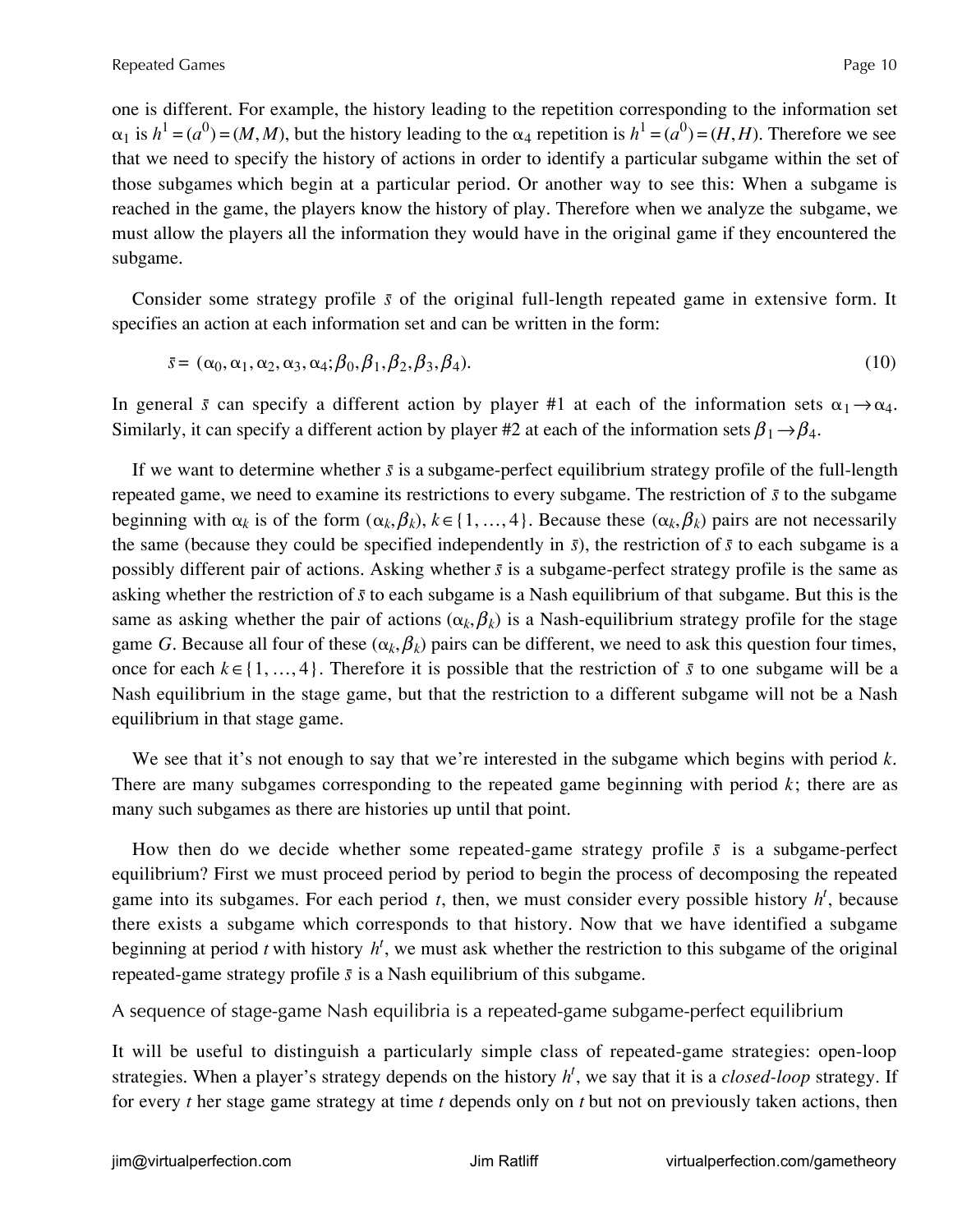her strategy is an *open-loop* strategy. To be more explicit... a repeated-game strategy  $s_i^t$ :  $A^t \rightarrow A_i$  for player  $i$  is an open-loop strategy if

$$
(\forall t) (\exists a_i^t \in A_i) (\forall h^t \in A^t) \# s_i^t (h^t) = a_i^t.16
$$
\n(11)

In this case we can simply write player *i*'s repeated-game strategy as a  $(T + 1)$ -tuple of stage-game actions  $s_i = (a_i^0, a_i^1, ..., a_i^T)$ . If player *i* is playing an open-loop strategy, then no action of player *j*'s will ever influence a later action by player *i*. You should be able to show that if all other players are implementing open-loop strategies, then the remaining player might as well play an open-loop strategy as well. (Because all other players' actions are known, and these actions won't be changed as a result of your choices, then you are free to optimize against others' actions on a myopic, period-by-period basis.)

Our first theorem states a sufficient condition for a strategy profile of a repeated game to be a subgame-perfect equilibrium:

A sequence of history-*independent* (i.e. open-loop) stage-game Nashequilibrium strategy profiles is a subgame-perfect equilibrium in the (possibly infinitely) repeated game. More formally: Let  $\bar{s}=(\bar{a}^0, ..., \bar{a}^T)$  be a history-independent strategy profile for the repeated game.<sup>17</sup> If each of the stage-game strategy profiles  $\bar{a}^t$  of  $\bar{s}$  is a Nash-equilibrium strategy profile for the stage game, then  $\bar{s}$  is a subgame-perfect equilibrium strategy profile for the repeated game. **Theorem 1**

(By contradiction): First we show that  $\bar{s}$  is a Nash equilibrium of the repeated game. Assume not. Then for some player  $i$  there is an alternative open-loop repeated-game strategy  $\hat{s}_i = (\hat{a}_i^0, \dots, \hat{a}_i^T)$  which is different (in at least one period) from her part  $\bar{s}_i = (\bar{a}_i^0, \dots, \bar{a}_i^T)$  of  $\bar{s}$  such that her payoff in the repeated game is higher, given that everyone else plays their parts of  $\bar{s}$ .<sup>18</sup> In order that her repeated-game payoff be higher, there must be at least one period  $t$  in which her stage-game payoff using  $\hat{s}_i$ <sup>t</sup> is higher than the stage-game payoff she would get from playing  $\bar{s}_i$ <sup>t</sup>. But if that is true, then  $\bar{s}_i$ <sup>t</sup> could not have been a part of a Nash-equilibrium strategy profile of the stage game, because some other strategy for player *i*, viz.  $\hat{s}_i^t$ , would have been better for *i*. This contradicts the hypothesis that every component of  $\bar{s}$  is a Nash equilibrium of the stage game. **Proof**

Now consider any subgame of this repeated game. For any t and any history  $h^t$ , the restriction of  $\bar{s}$  to the subgame associated with history  $h<sup>t</sup>$  still prescribes a history-independent sequence of stage-game Nash-equilibrium profiles. We have already proved that such a sequence is a Nash equilibrium of a repeated game. Therefore the restriction of  $\bar{s}$  to any subgame is a Nash equilibrium in that subgame. Therefore  $\bar{s}$  is subgame perfect.

<sup>16</sup> Alternatively...  $\forall t, \forall h^t, \tilde{h}^t \in A^t, s_i^t(h^t) = s_i^t(\tilde{h}^t).$ 

<sup>&</sup>lt;sup>17</sup> In other words this strategy profile calls upon each player to take the specified action in each period without regard to what any other player actually did in previous periods.

<sup>18</sup> Note that I wrote the alternative strategy  $\hat{s}_i$  as an open-loop strategy (i.e. history independent), which is less general than a closed-loop strategy. I gave a sketch of the justification above.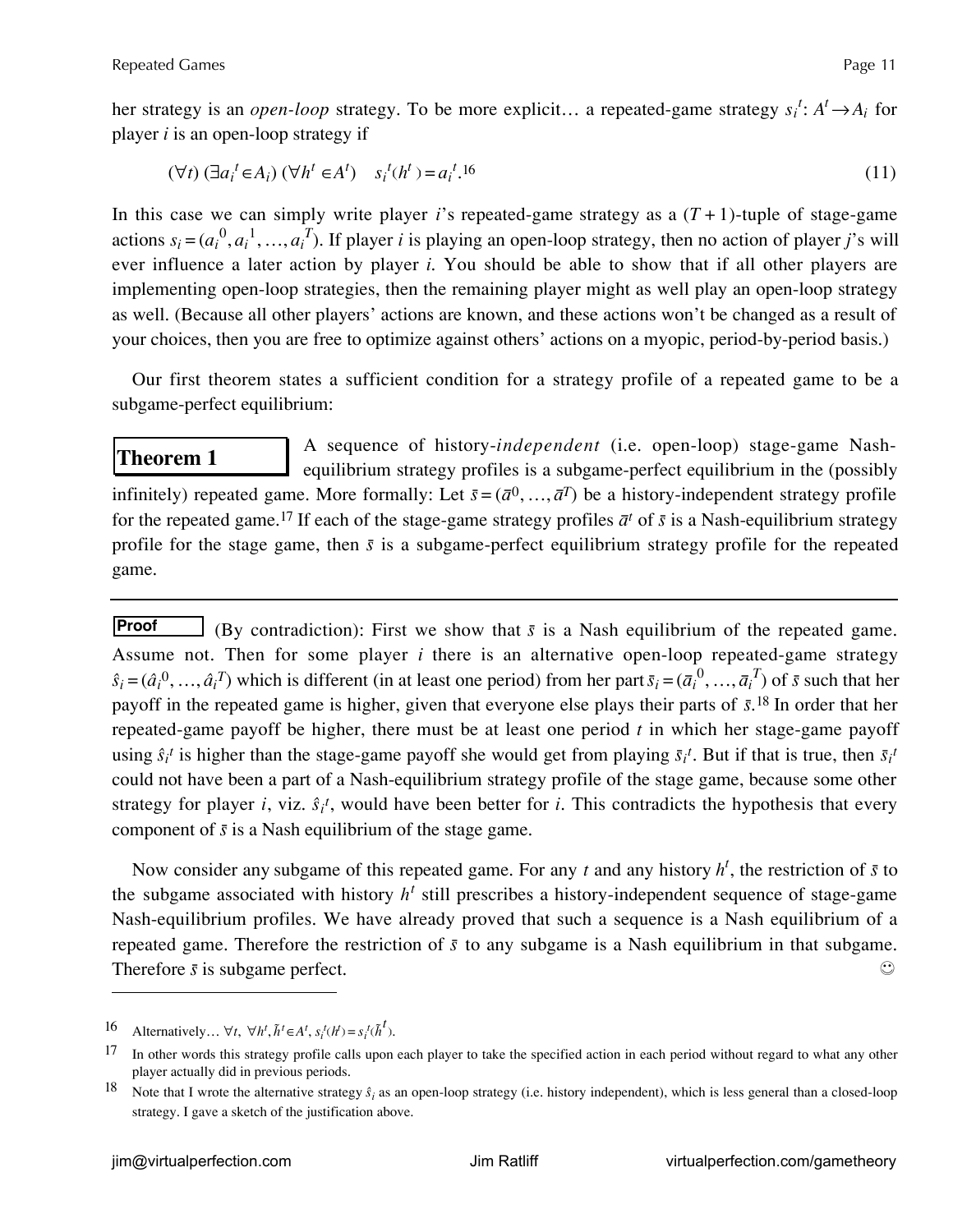## Finitely-repeated games

We now turn to finitely-repeated games. Here, when we say that a game is repeated a finite number of times we not only mean that the game eventually ends but usually also that the stage game is played a given, fixed number of times  $T$  and that this number of repetitions is common knowledge. We can exploit the existence of a commonly known last period in order to obtain some results dramatically different from infinitely repeated games.

### Nash Equilibria

We now establish a necessary condition for a repeated-game strategy profile  $\bar{s}$  to be a Nash equilibrium of the repeated game.

On the equilibrium path the last period's play must be a stage-game Nash equilibrium

Let  $\bar{s} = (\bar{s}^0, \bar{s}^1, ..., \bar{s}^T)$  be a Nash-equilibrium strategy profile for the repeated game and let  $\bar{h}^T$  be its associated equilibrium path (i.e. the history which is generated when all players play their parts of  $\bar{s}$ ). Then on the equilibrium path the last period's play must be a Nash equilibrium of the stage game G; i.e. the stage-game strategy profile  $\bar{s}^T(\bar{h}^T)$  must be a Nash equilibrium of the stage game G. **Theorem 2**

Gy contradiction): Assume that  $\bar{s}^T(\bar{h}^T)$  is not a Nash equilibrium of the stage game. Then for some player *i*, there is a stage-game action  $\hat{a}_i \in A_i$  which is different in the last period from her part of *s* along the equilibrium path, i.e.,  $\hat{a}_i \neq \bar{s}_i^T(\bar{h}^T)$ , such that she would increase her payoff in period T by playing this other strategy  $\hat{a}_i$ , rather than playing  $\bar{s}_i{}^T(\bar{h}^T)$ , given that the other players play  $\bar{s}_{-i}{}^T(\bar{h}^T)$ . But we see from the definition of the payoff for the repeated game in (8) that if player *i* increases her payoff in the T-th period (without changing any of her other periods' payoffs), she increases her repeated-game payoff.19 Therefore, she would do better in the repeated game to play the strategy **Proof**

$$
\hat{s}_i = (\bar{s}_i^0, \bar{s}_i^1, \dots, \bar{s}_i^{T-1}, \hat{a}_i), \tag{12}
$$

rather than the entirety of her part of the alleged equilibrium strategy profile. Therefore, contrary to assumption,  $\bar{s}$  must not have been a Nash equilibrium of the repeated game.

## Subgame-Perfect Equilibria

We learned above that in a Nash equilibrium of a repeated game the play in the last period along the equilibrium path must be a Nash equilibrium in the stage game. If our strategy profile  $\bar{s}$  of the repeated

<sup>&</sup>lt;sup>19</sup> How do we know that her defection from the equilibrium doesn't affect any of her other payoffs? There are no later payoffs to consider, and previous payoffs depend on previous actions which are conditioned at most on *previous* histories. Therefore no action in period T can affect an earlier stage-game payoff.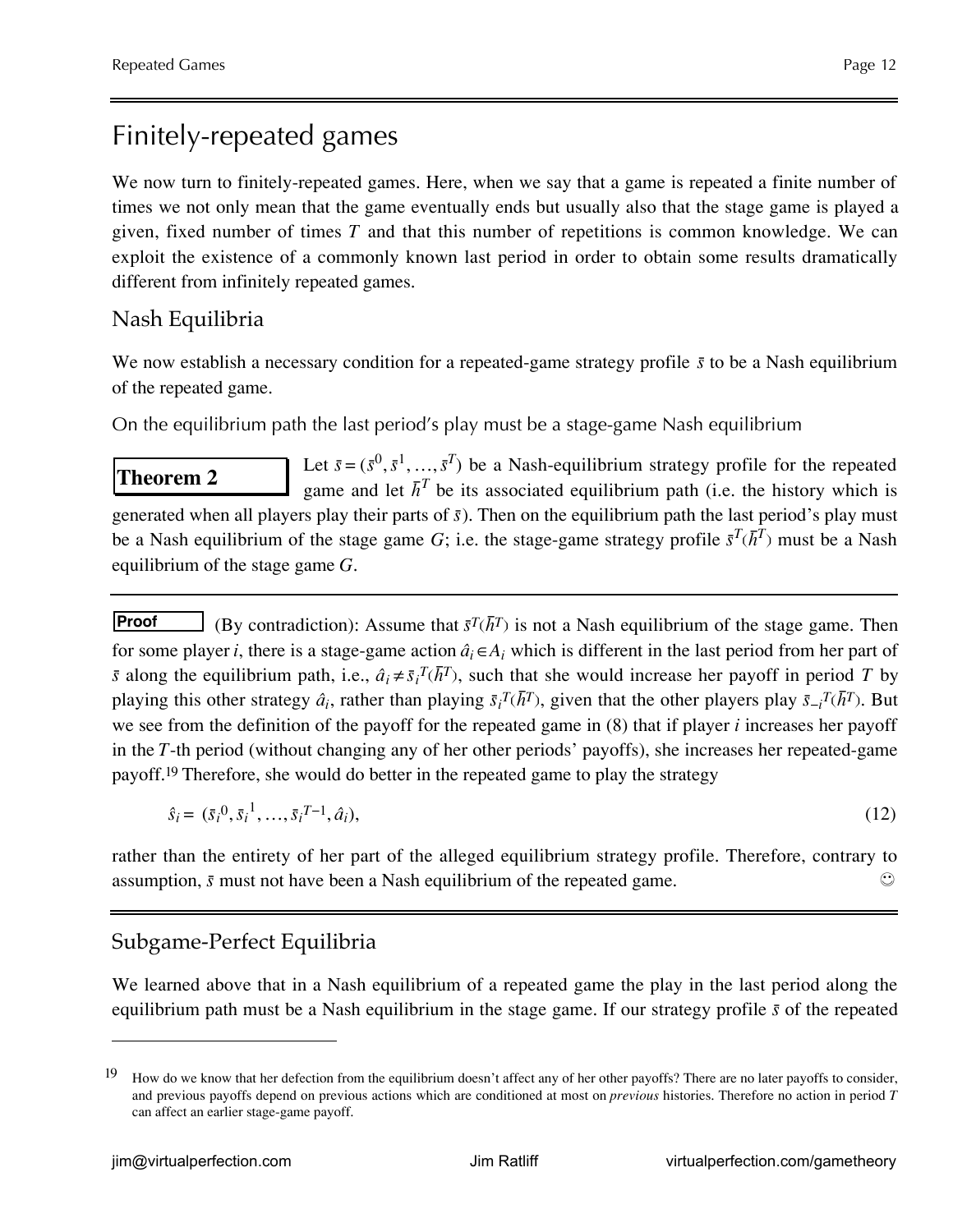game is not only a Nash equilibrium but is also a subgame-perfect equilibrium of the repeated game, then we can prove a theorem which states a stronger necessary condition for s.

Subgame perfection requires that the last period's play be a stage-game Nash equilibrium for every possible history

In a subgame-perfect equilibrium of the repeated game the last-period play for *any* history (i.e., not just along the equilibrium path) must be a Nash equilibrium of the stage game. More formally: If  $\bar{s} = (\bar{s}^0, \bar{s}^1, ..., \bar{s}^T)$  is a subgame-perfect equilibrium strategy profile of the repeated game, then, for any conceivable history  $h^T \in A^T$ , the last period's stagegame strategy profile,  $\bar{s}^T(h^T)$ , must be a Nash equilibrium of the stage game. **Theorem 3**

Note the difference between Theorem 3 and Theorem 2. Theorem 2 only required—in order that a repeated-game strategy profile was a Nash equilibrium—that the last period's stage-game strategy profile *along the equilibrium path*—i.e. given that everyone played what she was supposed to play according to  $\bar{s}$ —was a Nash-equilibrium stage-game strategy profile. Theorem 3 requires—in order that s be a subgame-perfect equilibrium strategy profile for the repeated game—that no matter what actually occurs in periods  $0 \rightarrow (T-1)$  every player is compelled by  $\bar{s}$  to play their part of a stage-game Nash equilibrium in the last period. This theorem is one consequence of subgame perfection's requirement that behavior be optimal even off the equilibrium path.

(By definition): As we have seen, if we specify the history by which we reach the last period, then we have completely specified a subgame which consists solely of one play of the stage game. A subgame-perfect equilibrium of the repeated game must induce Nash-equilibrium behavior in every subgame, therefore in particular its restriction to the last period for any possible history must be a Nash equilibrium of the stage game.  $\circledcirc$ **Proof**

A unique stage-game Nash equilibrium payoff vector is repeated in every repeated-game subgame-perfect equilibrium

A special case arises when the stage game has a unique Nash-equilibrium payoff vector.20 (Of course, this includes the case where the stage game has a unique Nash equilibrium.) Then we can use a backward-induction argument to show that every subgame-perfect equilibrium strategy profile of the repeated game involves a repetition every period of a Nash-equilibrium stage-game strategy profile and hence a repetition of the unique Nash-equilibrium stage-game payoff vector.

<sup>20</sup> I.e. there may be multiple Nash equilibria, but each one yields the same payoff vector.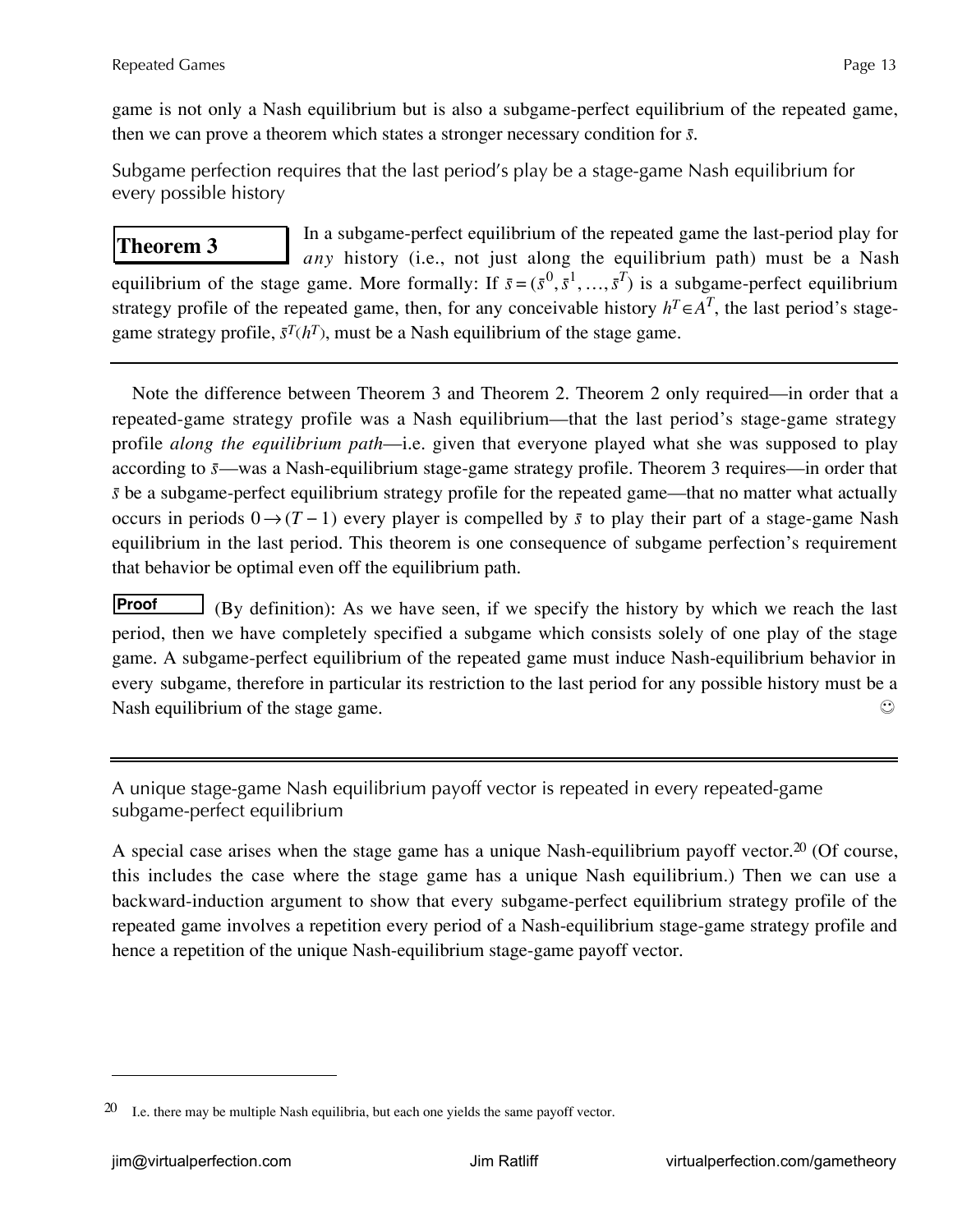#### **Theorem 4**

Let  $\overline{A}$  be the set of stage-game Nash equilibria. Further, let  $\overline{A}$  have the property that there exists a payoff vector  $\bar{u} \in \mathbb{R}^n$  such that, for all stage-game Nash equilibria  $\bar{a} \in \bar{A}$  and for all players  $i \in I$ ,  $u_i(\bar{a}) = \bar{u}_i$ .

Let  $\bar{s} = (\bar{s}^0, \bar{s}^1, ..., \bar{s}^T)$  be any subgame-perfect equilibrium strategy profile of the repeated game. Then for all t and all  $h^t \in A^T$ ,

 $s^t$  $(h^t) \in \overline{A}.$  (13)

Since we know that  $\bar{s}$  is subgame perfect, we know that regardless of how we reach the last period, i.e. for whatever  $h^T \in A^T$ , when we get there a stage-game Nash-equilibrium strategy profile  $\bar{s}^T(h^T) \in \bar{A}$  will be played. This yields the payoff vector  $\bar{u}$ . Therefore the payoffs to each player from the final stage game will be independent of the history, and in particular the payoffs will be independent of the play in the penultimate,  $T-1$ , period. **Proof**

For any history  $h^{T-1}$ , the restriction of  $\bar{s}$  must be a Nash equilibrium in the subgame  $h^{T-1}$  defines. Therefore a stage-game Nash-equilibrium strategy profile will be played in this subgame in period  $T-1$ . (Assume not. Then some player would be able to increase her stage-game payoff in that period. But that would increase her repeated-game payoff as well, because her final-period payoff is independent of anything she chooses now. So if something other than a stage-game Nash equilibrium were played in any subgame beginning in period  $T-1$ , then the restriction of  $\bar{s}$  would not be a Nash equilibrium of the subgame.) So for any history  $h^{T-1}$ , the players receive the unique stage-game Nash-equilibrium payoff vector  $\bar{u}$  in period  $T-1$ .

Now their payoffs in the last two periods are determined independently of their previous actions. So the same argument goes through for the  $T-2$  period, and so on, establishing that every period's play after any history is a stage-game Nash-equilibrium profile.  $\circledcirc$ 

## Example: A two-period repeated game

Consider the two-player  $3 \times 3$  stage game in Figure 5. The stage game has two pure-strategy Nash equilibria, viz.  $(U, l)$  and  $(M, m)$ , and importantly these Nash equilibria result in different payoff vectors.21 Let's determine the set of repeated-game subgame-perfect equilibrium payoffs of the repeated game in which this stage game is repeated twice. (We will simply use the sum of the two per-period payoffs, without discounting, as the repeated-game payoff.)

<sup>&</sup>lt;sup>21</sup> If there were only one stage-game Nash equilibrium payoff vector, Theorem 4 would tell us that, in any subgame-perfect repeated-game equilibrium, a stage-game Nash equilibrium would be played in every period for every history.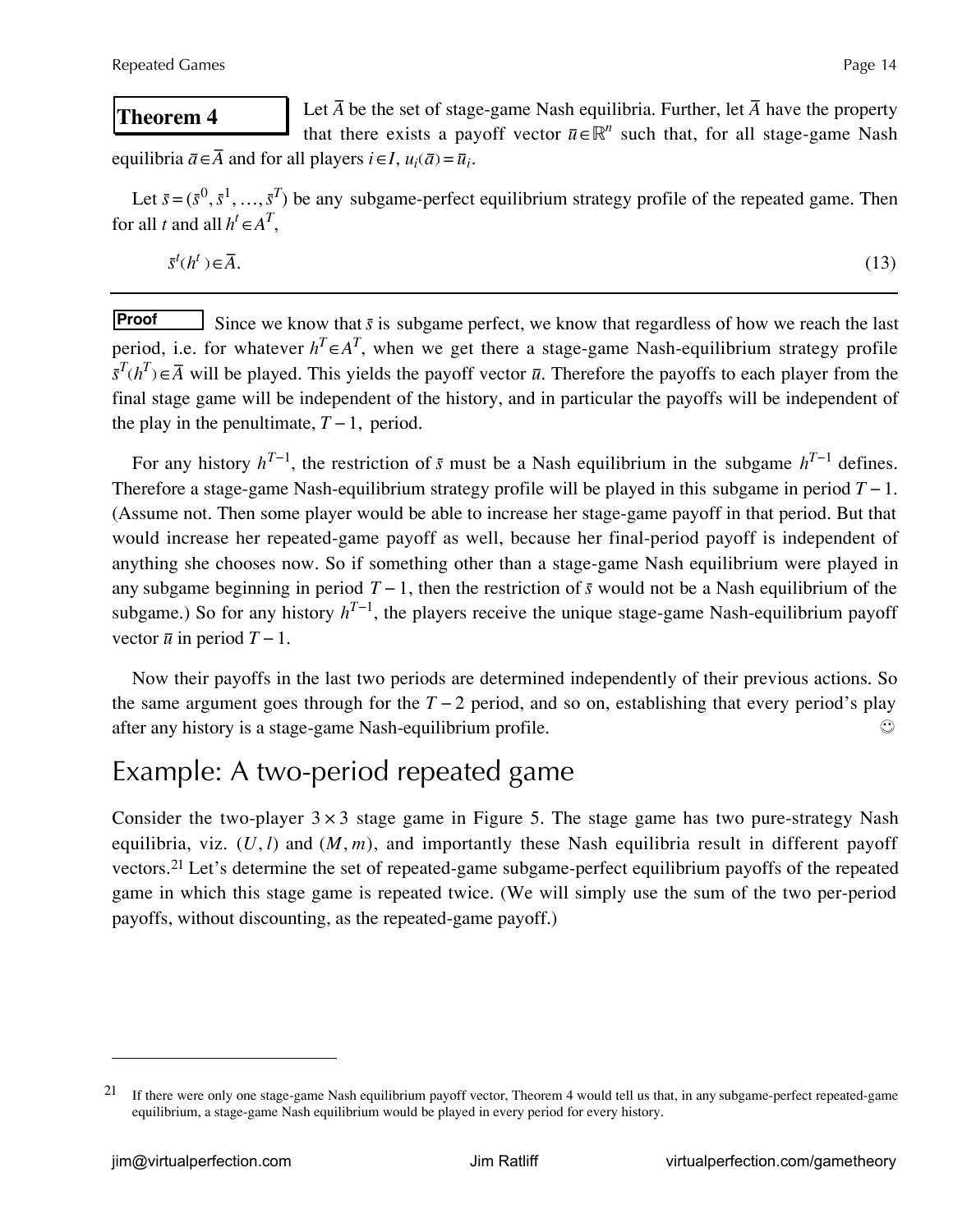|   |          | m                       |             |
|---|----------|-------------------------|-------------|
| U |          |                         | -2          |
| M |          | $\mathbf{0},\mathbf{0}$ |             |
| D | $-2, -2$ | $-2, -2$                | -6,<br>$-6$ |

Figure 5: A two-player game with two pure-strategy Nash equilibria.

#### A simple punishment structure

We will only consider repeated-game strategy profiles which can be expressed in a particularly simple form: as four pairs of stage-game action profiles of the form

$$
s = \langle (A, b), (C, d), (E, f), (G, h) \rangle,
$$
\n
$$
(14)
$$

where  $A, C, E, G \in S_R = \{U, M, D\}$  and  $b, d, f, g \in S_C = \{l, m, r\}$ . We interpret this repeated-game strategy profile in the following way: The first two stage-game action profiles, viz.  $\langle (A,b), (C,d) \rangle$  represent the path of the strategy profile. (In other words, in the first period Row should play A and Column should play b. If both players conformed in the first period, then in the second period Row should play C and Column should play d.)

The third and fourth stage-game action profiles are *punishment* profiles to be played in the second period if one player unilaterally deviates in the first period from the prescribed action profile  $(A, b)$ ; the punishment  $(E, f)$  is directed against Row if she deviates unilaterally from the prescribed first-period action profile  $(A, b)$ ;  $(G, h)$  is directed against Column if he deviates unilaterally from the prescribed first-period action profile  $(A, b)$ .

To be perfectly clear… Let the observed first-period action profile be  $(X, y) \in S_R \times S_C$ . We say that Row unilaterally deviated from  $(A, b)$  if  $(X \neq A$  and  $y = b)$ ; Column unilaterally deviated from  $(A, b)$  if  $(X = A \text{ and } y \neq b)$ . If  $(X \neq A \text{ and } y \neq b)$ , then neither player unilaterally deviated. [In this case we interpret the strategy profile s as instructing the players to play their on-the-path action profile  $(C, d)$  in the second period. In other words, play continues as if they had both conformed in the first period.<sup>22</sup>] If Row unilaterally deviates in the first period (by choosing some  $X \neq A$  when Column plays b), then s dictates that in the second period Row plays  $E$  and Column plays  $f$ . If Column unilaterally deviates in the first period, then in the second period Row should play  $G$  and Column should play  $h$ .

#### Equilibrium implications

What would an open-loop repeated-game strategy profile look like in this game? Being open loop implies that the second-period play would be independent of history (i.e. independent of first-period play and therefore independent of whether the players conformed to the first-period prescription). Therefore s is an open-loop repeated-game strategy profile if and only if

 $22$  It is unimportant what specification we make for the second period following a bilateral deviation in the first period. When we check whether a strategy profile is a Nash equilibrium, we only compare a player's conformity payoff with her payoffs to possible unilateral deviations. Nowhere does her payoff to a multilateral deviation appear in the equilibrium-verification computations.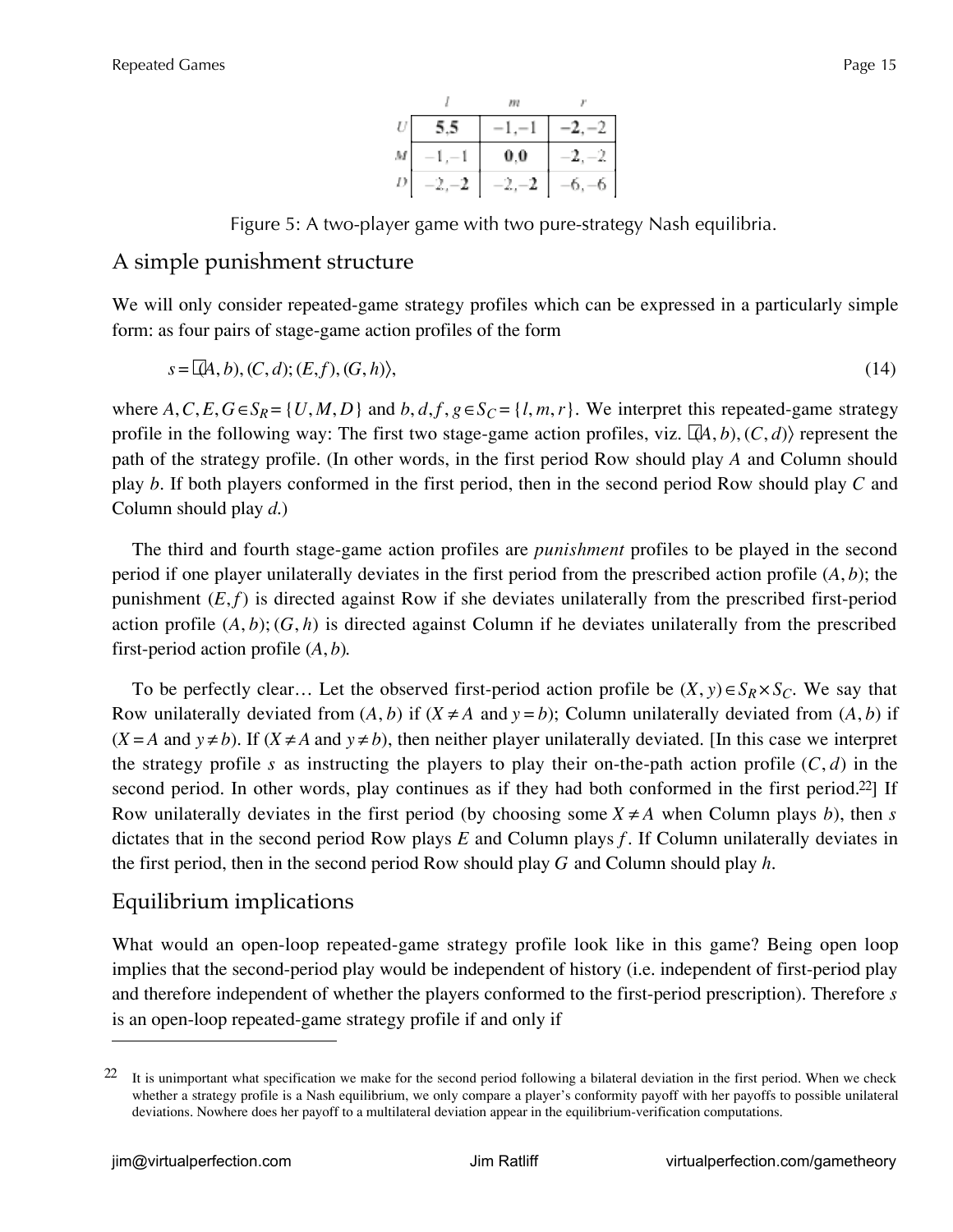Repeated Games **Page 16** 

$$
(C,d) = (E,f) = (G,h). \tag{15}
$$

Requiring s to be a repeated-game Nash-equilibrium strategy profile puts an immediate restriction on one of the action profiles, viz. the second-period on-the-path action profile  $(C, d)$ . From Theorem 2, we know that this action profile must be a stage-game Nash-equilibrium action profile. In our example, then, if s is a repeated-game Nash-equilibrium,

$$
(C,d) \in \{ (U,l),(M,m) \}. \tag{16}
$$

Requiring s to be a repeated-game subgame-perfect equilibrium imposes restrictions on the two punishment action profiles, viz.  $(E, f)$  and  $(G, h)$ , as well. [Of course,  $(C, d)$  is still constrained by (16) because any subgame-perfect equilibrium is also a Nash equilibrium. Alternatively,  $(C, d)$  is still constrained because it is a last-period action profile.] Both of these are action profiles for the last period, albeit corresponding to off-the-path information sets. Theorem 3 tells us that in order for s to be subgame perfect both of these action profiles must be stage-game Nash-equilibrium action profiles. So for s to be subgame perfect it is necessary that

$$
(C, d), (E, f), (G, h) \in \{ (U, l), (M, m) \}. \tag{17}
$$

### Subgame-perfect equilibrium payoffs via open-loop strategy profiles

Recall that Theorem 1 gave us a way to identify some of the repeated game's subgame-perfect equilibria: Construct open-loop strategy profiles which always choose stage-game Nash-equilibrium action profiles. For example, we can achieve the repeated-game payoff vector (10,10) as a subgameperfect equilibrium via the open-loop strategy profile

$$
\langle (U, l), (U, l), (U, l), (U, l)\rangle. \tag{18}
$$

This is an open-loop sequence of stage-game Nash-equilibrium action profiles according to (15).

Similarly we can support the repeated-game payoff vector  $(0,0)$  as a subgame-perfect equilibrium via the open-loop strategy profile

$$
\langle (M,m),(M,m);(M,m),(M,m)\rangle.
$$
 (19)

We can achieve the repeated-game payoff vector  $(5,5)$  as a subgame-perfect equilibrium via either of the following two open-loop strategy profiles:

$$
\langle (M,m), (U,l); (U,l), (U,l)\rangle \sharp \text{ or } \sharp \langle (U,l), (M,m); (M,m), (M,m)\rangle. \tag{20}
$$

These three repeated-game payoff vectors, viz.  $(10, 10)$ ,  $(5, 5)$ , and  $(0, 0)$ , exhaust the repeated-game payoff vectors which can be supported as subgame-perfect equilibrium payoffs using open-loop strategy profiles.

#### Non–open-loop subgame-perfect equilibria: general principles

Consider a repeated-game strategy profile which is not an open-loop sequence of stage-game Nash-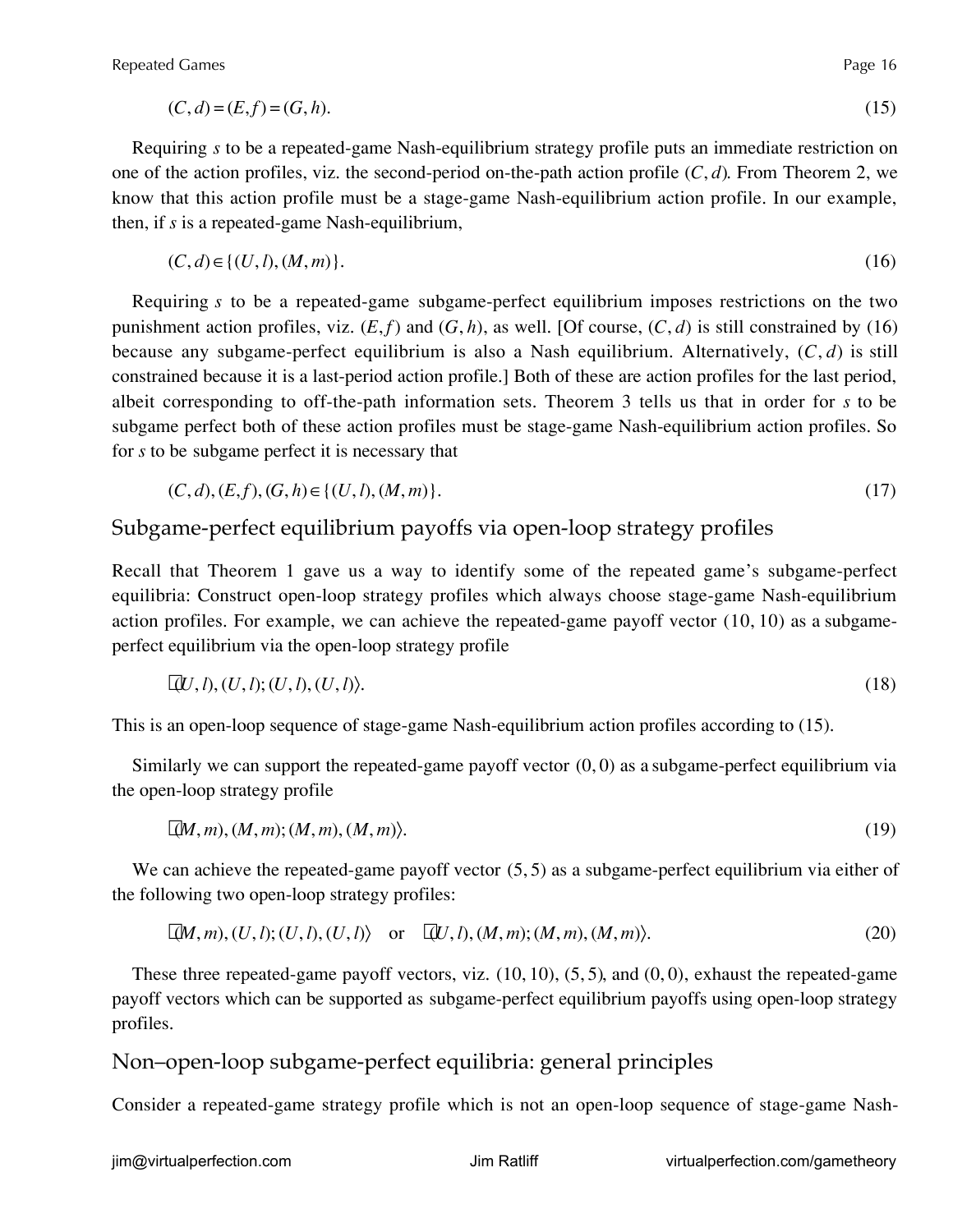equilibrium action profiles. By choosing each second-period action profile to be a stage-game Nash equilibrium [i.e.  $(C, d)$ ,  $(E, f)$ ,  $(G, h) \in \{ (U, l), (M, m) \}$  in accordance with (17)] we ensure that no player will choose to deviate in the second period no matter what transpires in the first period. (When the second period is reached, the remaining game is simply a one-shot play of the stage game. No player has an incentive to unilaterally deviate from the stage-game Nash equilibrium in the second period.)

The challenge, however, is to construct the four action profiles describing a strategy profile so that no player will want to deviate from the prescribed *first*-period action profile. Let's see under what conditions a player would choose to unilaterally deviate from her first-period prescription. A player will deviate in the first period if she prefers a the combination of first-period deviance followed by secondperiod punishment to b conformity with the path in both periods.

Under our four–action-profile framework in (14), a player is punished for a unilateral deviation independently of precisely which deviation she commits. Therefore we can without loss of generality assume that she picks her myopically most advantageous defection. For example let's consider some proposed strategy profile  $s = \langle (A, b), (C, d); (E, f), (G, h) \rangle$ . Consider the Row player for definiteness. (The analysis for the Column player is parallel.) Let  $\bar{g}_R(b;A)$  be the first-period value of Row's most advantageous stage-game defection from some first-period prescribed action profile  $(A, b)$ . I.e.

$$
\overline{g}_R(b;A) = \max_{X \in \{U, M, D\} \setminus \{A\}} g_R(X,b). \tag{21}
$$

If Row unilaterally deviates in the first period, she can secure herself a payoff of  $\bar{g}_R(b;A)$  in the first period. Then she will be subjected to the punishment action profile  $(E, f)$  in the second period. Row will be willing to conform to the strategy profile s, then, if

$$
\overline{g}_R(b;A) + g_R((E,f)) \le g_R((A,b)) + g_R((C,d)).
$$
\n(22)

For a given prescribed path  $\langle (A,b), (C,d) \rangle$ , we see from (17) and (22) that we can without loss of generality choose Row's punishment to be the stage-game Nash-equilibrium action profile which is worst for Row. I.e. for Row's punishment we are free to choose  $(E, f)$  to solve

$$
(E, f) \in \underset{(X, y) \in \{(U, I), (M, m)\}}{\text{arg min}} g_R(X, y). \tag{23}
$$

"Without loss of generality" here means the following: Let  $(E', f')$  be some Row-punishing action profile which gives Row a sufficiently small payoff  $g_R((E', f'))$  so that (22) is satisfied and therefore that Row is deterred from a first-period deviation. Then  $(E, f)$  as defined in (23) is also such that (22) is satisfied and therefore also deters Row from deviating.

In this game, the same stage-game Nash-equilibrium action profile is the worst for both players, viz.  $(M, m)$ . Therefore we set

$$
(E, f) = (G, h) = (M, m). \tag{24}
$$

We want to determine the set of repeated-game payoffs which can be supported as subgame-perfect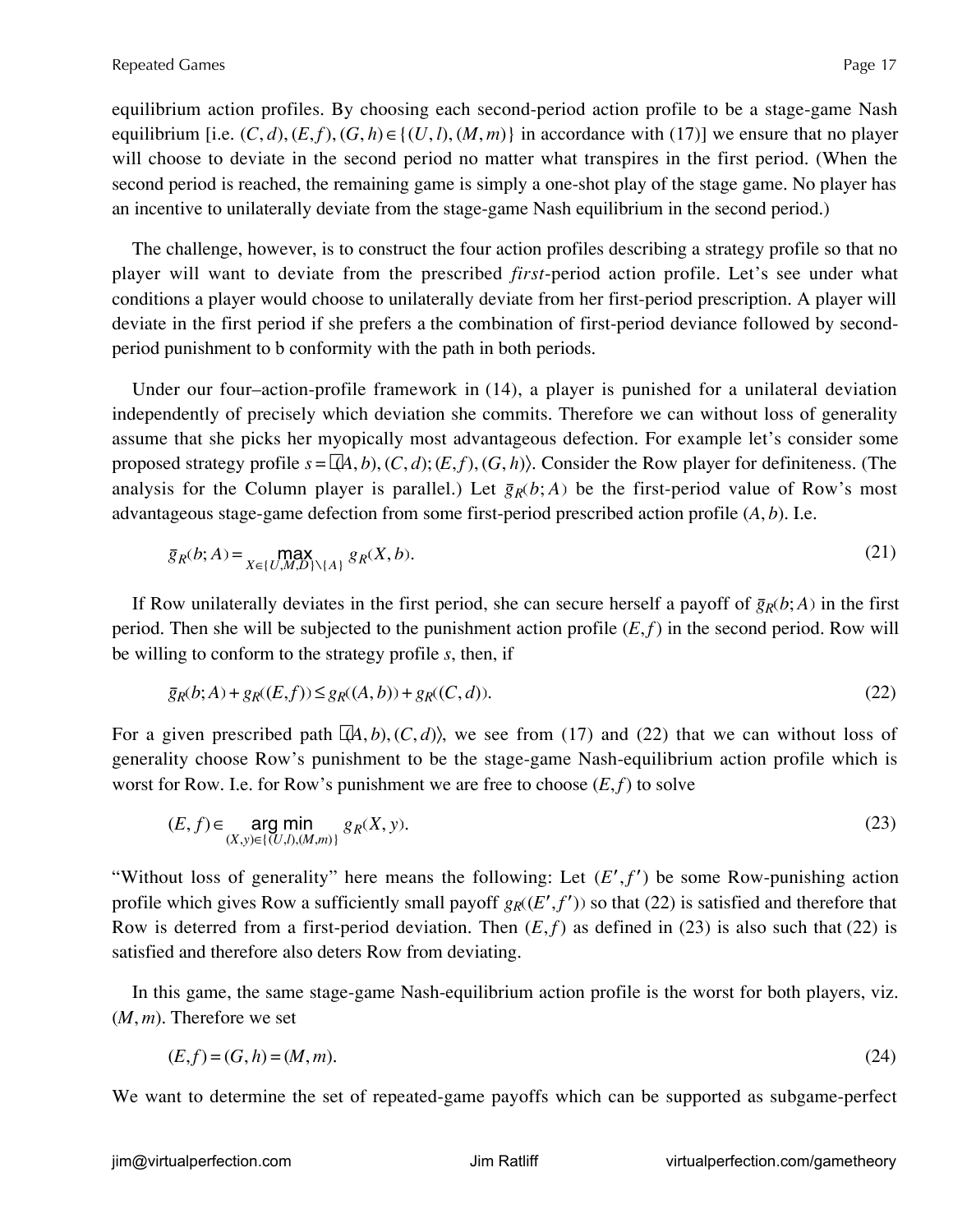equilibrium payoffs. To construct candidate subgame-perfect repeated-game strategy profiles we use (24) to define the punishments and (16) to constrain our choice for the second-period on-the-path action profile. Our choice for the first-period on-the-path action profile  $(A, b)$  is unconstrained.

### The subgame-perfect equilibrium payoffs

We have already seen how to support  $(10, 10)$ ,  $(5, 5)$ , and  $(0, 0)$  as subgame-perfect two-period repeatedgame payoffs using open-loop strategy profiles. We can also support as a subgame-perfect equilibrium the two-period payoff vector  $(-1, -1)$ . The path we choose to support is  $\langle (D, r), (U, l) \rangle$  which yields  $(-6, -6) + (5, 5) = (-1, -1)$ . Using the punishments from (24) gives us the strategy profile  $s = \langle (D, r), (U, l); (M, m), (M, m) \rangle$ . To verify that this is indeed a subgame-perfect equilibrium we first verify that (17) is satisfied. To check that Row would not choose to deviate in the first period we calculate her most advantageous deviation against Column's action  $r$  to be either  $U$  or  $M$  which yields Row a first-period deviation payoff of  $\bar{g}_R(r;D) = -2$ . We verify that (22) holds, then, by noting that indeed  $-2+0 \le -6+5$ . An exactly parallel computation confirms that Column would not choose to deviate either.

You can show that we can also support a two-period payoff of  $(3,3)$  as a subgame-perfect equilibrium via the path  $\langle (M,r),(U,l) \rangle$ .

However, we cannot support (4,4) because such a two-period payoff can only be achieved by a firstperiod payoff of  $(-1, -1)$  followed by  $(5, 5)$ . <sup>23</sup> However, a payoff of  $(-1, -1)$  requires either  $(M, l)$  or  $(U, m)$ . From either of these action profiles one player would be able to deviate in order to receive 5 in the first period. Because this already exceeds the total conformity payoff, conformity would never be preferred.

We also cannot support a payoff of  $(-2, -2)$ . This would require a sequence of payoffs on the equilibrium path of  $(-2, -2)$  followed by  $(0, 0)$ . Therefore  $(M, m)$  is the implied action profile in the second period on the path; but this is already each player's worst stage-game Nash equilibrium. Therefore there is no effective punishment to wield against a player who defects in the first period, because she's already getting her worst punishment even if she conforms. More formally… from (22), if the second-period on-the-path prescription is also a worst-for-Row Nash equilibrium, i.e.  $g_R((C,d))=g_R((E,f))$ , then subgame perfection requires that  $g_R((A,b))\geq \overline{g}_R(b;A)$ . I.e. A must be a best response by Row to Column's choice b. When this holds for both players, as it does here, this implies that if the second-period prescription is  $(M, m)$  then the first-period prescription must be a stage-game Nash equilibrium.

We can also show that any subgame-perfect equilibrium of the repeated game must give each player at least  $-2$  for a two-period repeated-game payoff. Calculate the minimum value of Row's most advantageous defections for each of Column's three stage-game actions  $l, m$ , and  $r$ . For example, if Column is playing l, Row can earn at least  $-1$  by defecting; min { $\overline{g}_{\overline{R}}(l;X):X \in \{U,M,D\}\}=-1.$  (You

<sup>&</sup>lt;sup>23</sup> We can't have (5, 5) followed by (-1, -1) because the second-period payoff must correspond to a stage-game Nash equilibrium.